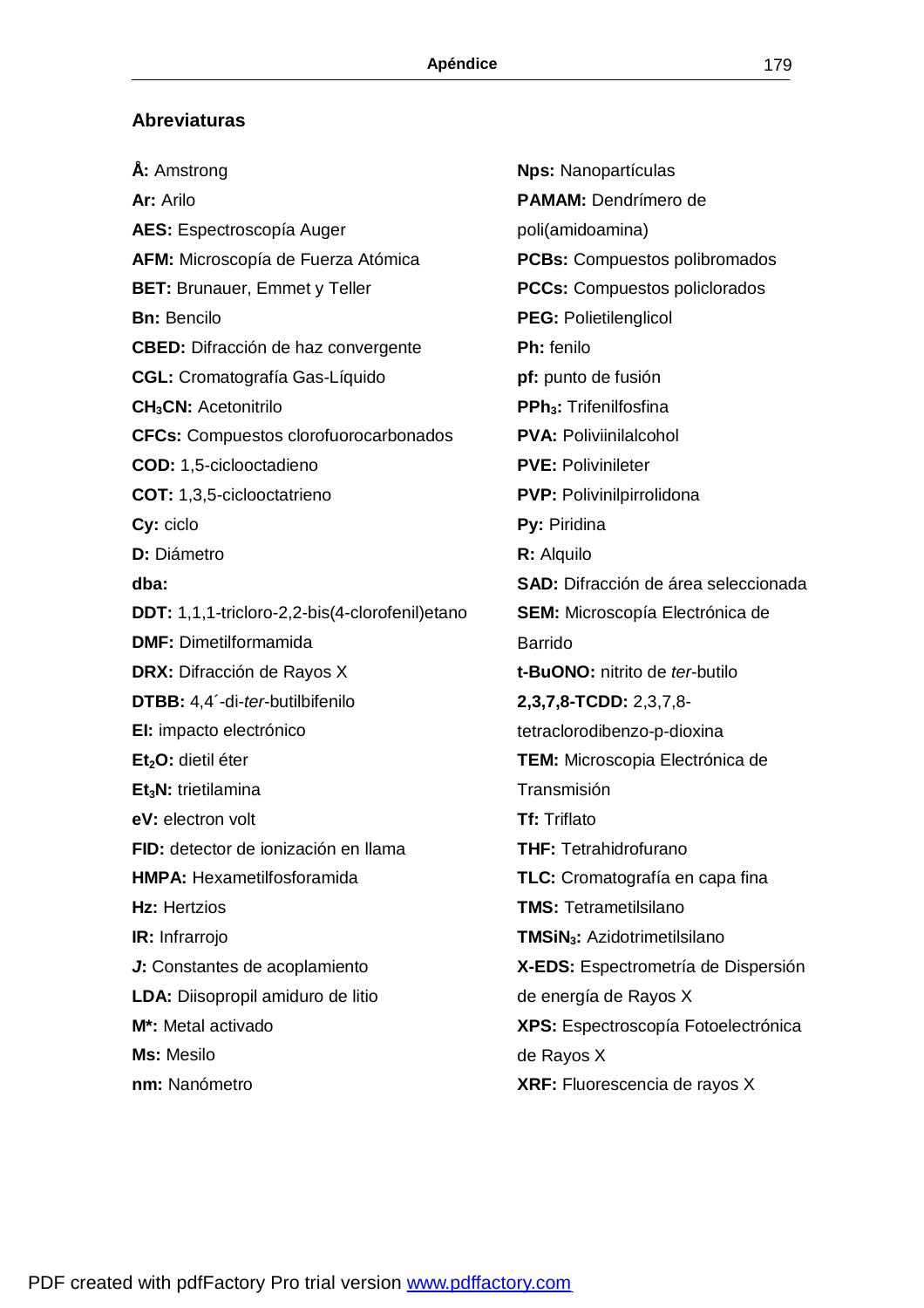## **Publicaciones originadas en la presente tesis**

Título del trabajo: **"Hydrodehalogenation of organic halides using CuCl2·2H2O-Li-ARENE (Cat.) combination"** Autores: Alonso, F.; Vitale, C.; Moglie, Y.; Yus, M. y Radivoy, G.. Revista: Appl. Catal. A: Gen., **2004**, *271*, 171-176 Editorial: Elsevier

Título del trabajo: **"Reduction of alkyl and vinyl sulfonates using the CuCl2·2H2O-Li-ARENE (cat.) system"** Autores: Alonso, F.; Radivoy, G.; Moglie, Y.; Vitale, C. y Yus, M.

Revista: Tetrahedron, **2005**, *61*, 3859-3864. Editorial: Elsevier

Título del trabajo: **"A New Mild Deprotecting Method for O-Benzylsulfonyl Phenols and Alcohols Based on DTBB-Catalyzed Lithiation"**

Autores: Alonso, F.; Moglie, Y.; Vitale, C.; Radivoy, M. y Yus, M. Revista: Synthesis, **2005 ,** *Nº 12*, 1971-1976 Editorial: Thieme Verlag Sttugart

Título del trabajo: **"New active-iron based reducing system for carbonyl compounds and imines. Stereoselective reduction of cyclic ketones"**  Autores: Moglie, Y.; Alonso, F.; Vitale, C. y Radivoy, G. Revista: Tetrahedron, **2006**, 62, 2812-2819 Editorial: Elsevier

Título del trabajo: **"Active iron-promoted hydrodehalogenation of organic halides"**  Autores: Moglie, Y.; Alonso, F.; Vitale, C.; Yus, M. y Radivoy, G**.**  Revista: Appl. Catal. A: Gen., **2006**, *313*, 94-100 Editorial: Elsevier

Título del trabajo: **"Synthesis of azo compounds by nanosized iron-promoted reductive coupling of aromatic nitro compounds"**  Autores: Moglie, Y.; Vitale, C. y Radivoy, G. Revista: Tetrahedron Letters, **2008**, *49*, 1828-1831. Editorial: Elsevier